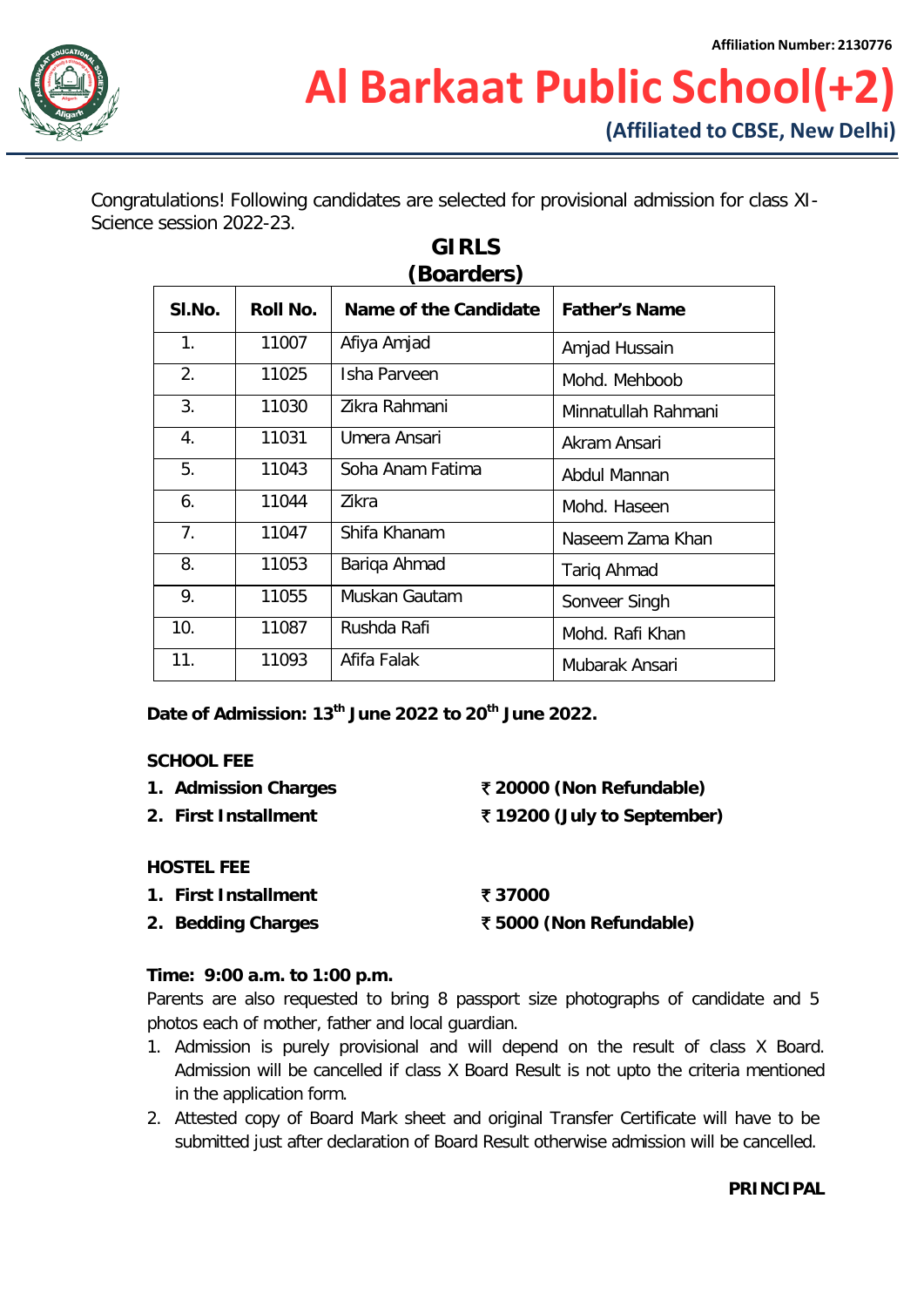

Congratulations! Following candidates are selected for provisional admission for class XI-Commerce session 2022-23.

| SI.No. | Roll No. | Name of the Candidate | <b>Father's Name</b> |
|--------|----------|-----------------------|----------------------|
| 1.     | 12011    | Zikra Sarwar          | S.M Sarwar           |
| 2.     | 12020    | Soha Anam Fatima      | Abdul Mannan         |
| 3.     | 12030    | Shaziya Fatima        | Saleem Ahmad         |
| 4.     | 11105    | Abiha Zainab          | Khalid Hasan         |
| 5.     | 11009    | Shaikh Shaiqa Jilani  | Md. Jilani           |

# **GIRLS**

**Date of Admission: 13th June 2022 to 20th June 2022.**

#### **SCHOOL FEE**

- 
- **2. First Installment** ` **17500 (July to September)**

**1. Admission Charges** ` **20000 (Non Refundable)**

# **HOSTEL FEE**

- **1. First Installment** ` **37000**
- 

**2. Bedding Charges** ` **5000 (Non Refundable)**

# **Time: 9:00 a.m. to 1:00 p.m.**

Parents are also requested to bring 8 passport size photographs of candidate and 5 photos each of mother, father and local guardian.

- 1. Admission is purely provisional and will depend on the result of class X Board. Admission will be cancelled if class X Board Result is not upto the criteria mentioned in the application form.
- 2. Attested copy of Board Mark sheet and original Transfer Certificate will have to be submitted just after declaration of Board Result otherwise admission will be cancelled.

**PRINCIPAL**